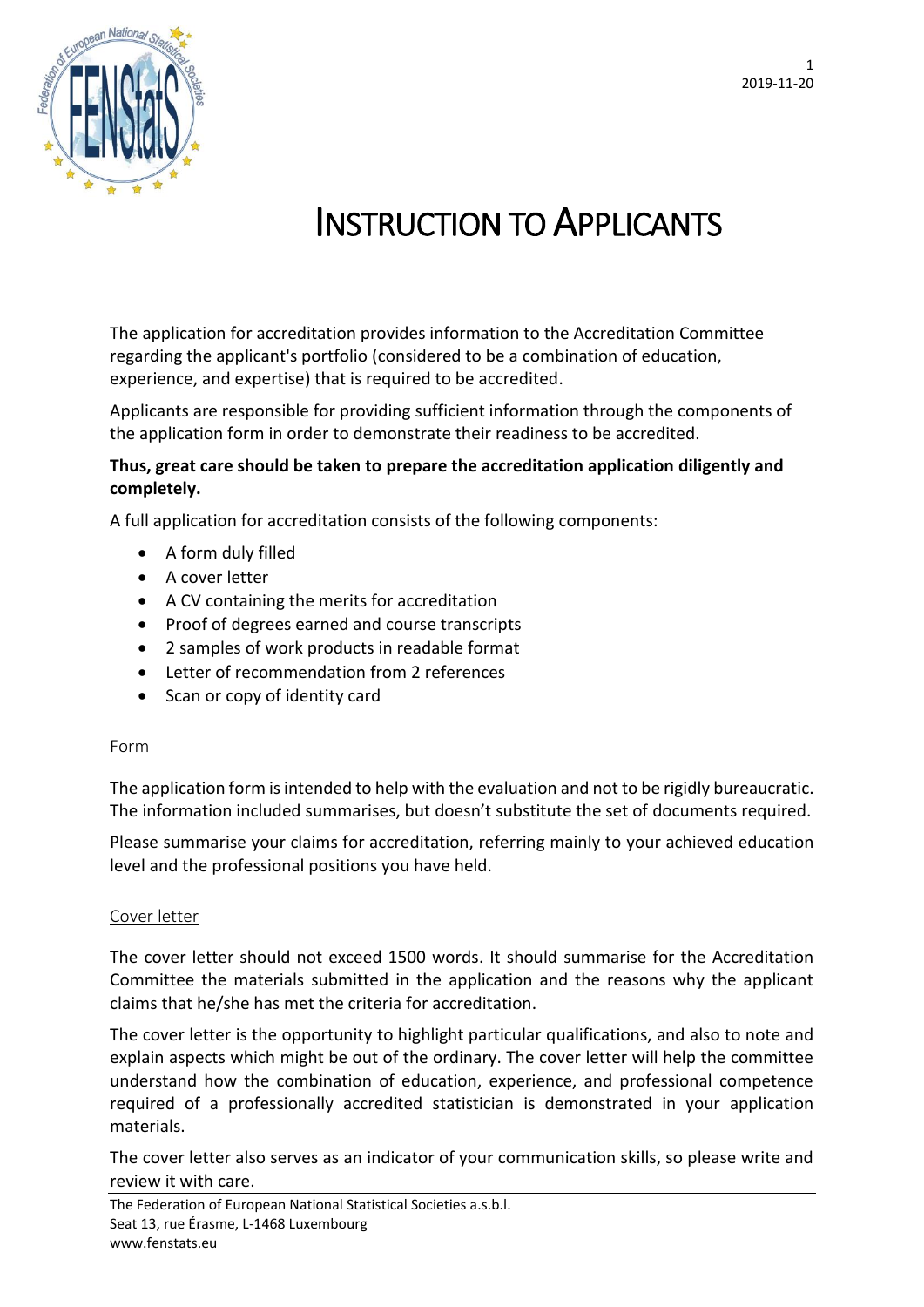# A CV

A reduced CV is perfectly acceptable as long as it contains the relevant information with regard to accreditation. The committee does not require a lengthy document. The CV should provide, as usual, a broad overview of your credentials.

#### List of degrees earned and course transcripts

The basic educational requirement for accreditation is an advanced degree, either in statistics or in a related quantitative field with sufficient concentration in statistics.

An "advanced degree" means an MSc (according to the Bologna process) or higher.

"Statistics" may include such areas as mathematical or applied statistics, and may extend to major application areas, such as biostatistics.

The Accreditation Committee uses its judgment to determine what constitutes a "related quantitative field," and defines this quite broadly. However, the key consideration is not the field itself, but the statistical education in the degree program.

Applicants without an advanced degree must present compelling evidence of a breadth of knowledge and understanding of both theoretical and applied statistics equivalent to an advanced degree. This applies also to degrees earned before the Bologna process. The burden of proof lies entirely upon the applicant.

If you do not have an advanced degree in statistics (or closely related areas such as mathematical statistics, applied statistics, or biostatistics), it is your obligation to demonstrate to the Accreditation Committee that you have achieved the equivalent education in some other way. In various combinations, the following can be used to demonstrate this achievement:

- A list of courses taken, showing significant coursework in statistics (for college credit, especially, though continuing education courses are also valuable)
- Strong examples of your work in using statistics, showing work products of quality that would be expected of an individual with a Master degree in statistics and five years of experience in the field
- A consistent history of continuing professional development in statistics
- Strong and detailed support letters by references with advanced degrees in statistics

The committee looks carefully at your application and evaluates it holistically. Please make it as clear as possible, taking the time to provide compelling evidence of your qualifications.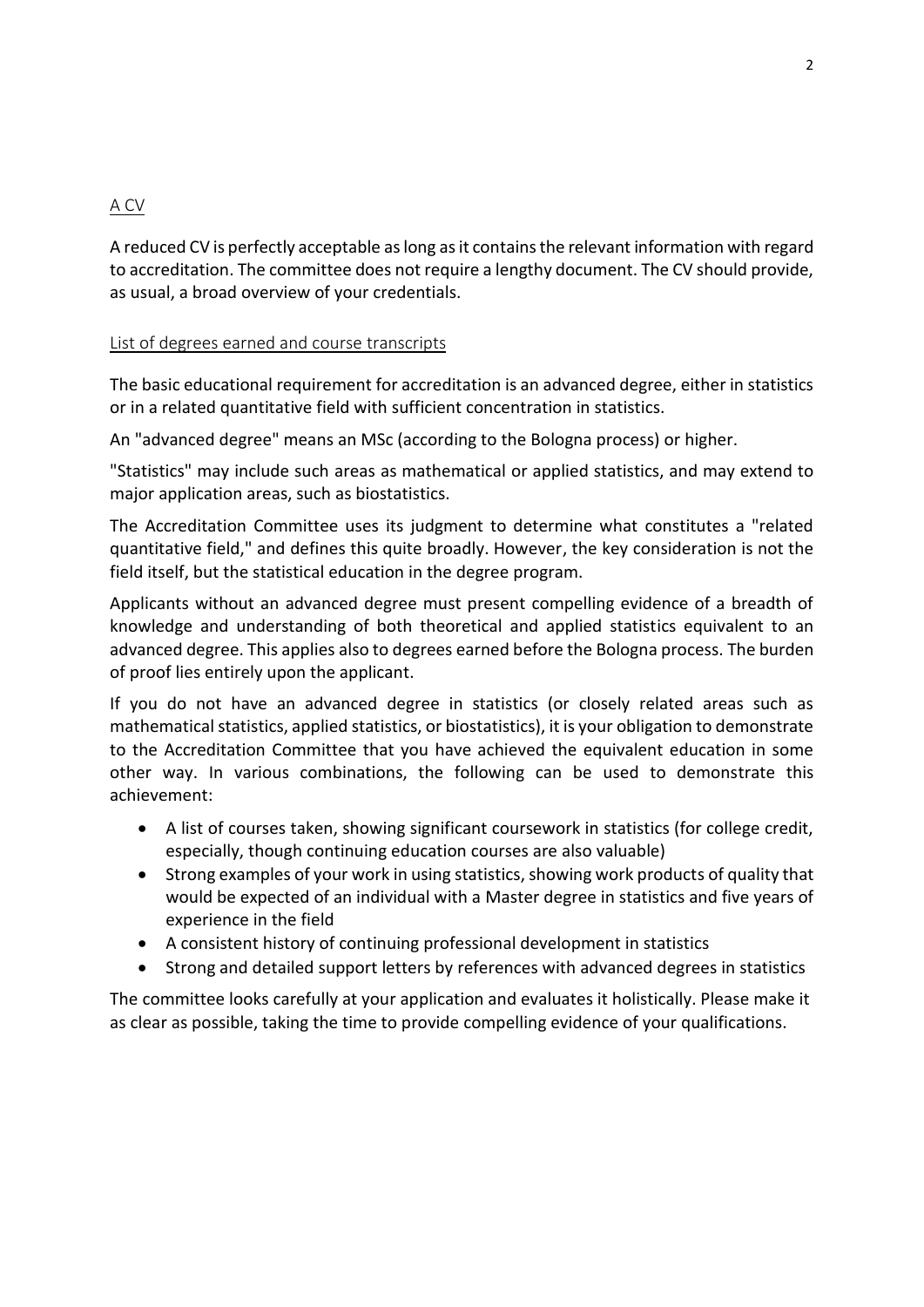## A detailed list of relevant experience

The basic requirement is that applicants must have at least five years of documented experience in the employment of appropriate statistical concepts and techniques.

The five years refers to five years full time equivalents, which means that working part time will require a longer work period. The same applies to "gaps" in the work history. Make sure your CV is giving the full information for the work experience to be evaluated.

Any relevant practical professional statistical experience will be considered. The following list is suggestive but not exhaustive:

- leading projects with a substantial amount of statistical analysis or modelling
- undertaking statistical analyses of data and reporting on the results;
- having responsibility for the interpretation and presentation of statistical information;
- working as a statistical consultant;
- taking responsibility for the design and analysis of statistically based surveys;
- managing a statistics section with work in one or more of the above areas;

Citing a variety of such experiences will typically help with the required demonstration of breadth and depth of statistical knowledge and practice. Please fill in the form carefully and in detail, but remember that the fundamental purpose is to show the committee that the applicant demonstrates "greater practical knowledge, experience, and expertise, indicative of a breadth and depth of statistical knowledge and practice, and should be able to take greater responsibility for statistical work, than would be expected of a recent graduate or a junior statistician."

## Examples of work products

Applicants must provide evidence that their work as an applied statistician is of high quality. This is demonstrated through at least 2 samples of work produced by the applicant. The following is a suggestive but not exhaustive list of indicators of high quality work:

- substantial positive impact on decision making
- appropriately applied methods and techniques
- adequate discussion of limitations of the data, methods, techniques.
- proper attention to accuracy, reliability, relevance, reproducibility, and transparency
- recognition of applied work by peers

The samples will be treated as confidential and will not be distributed outside the accreditation committee of the national association and the FENStatS accreditation committee.

Sample reports can be submitted in any of your national associations locally accepted languages or English.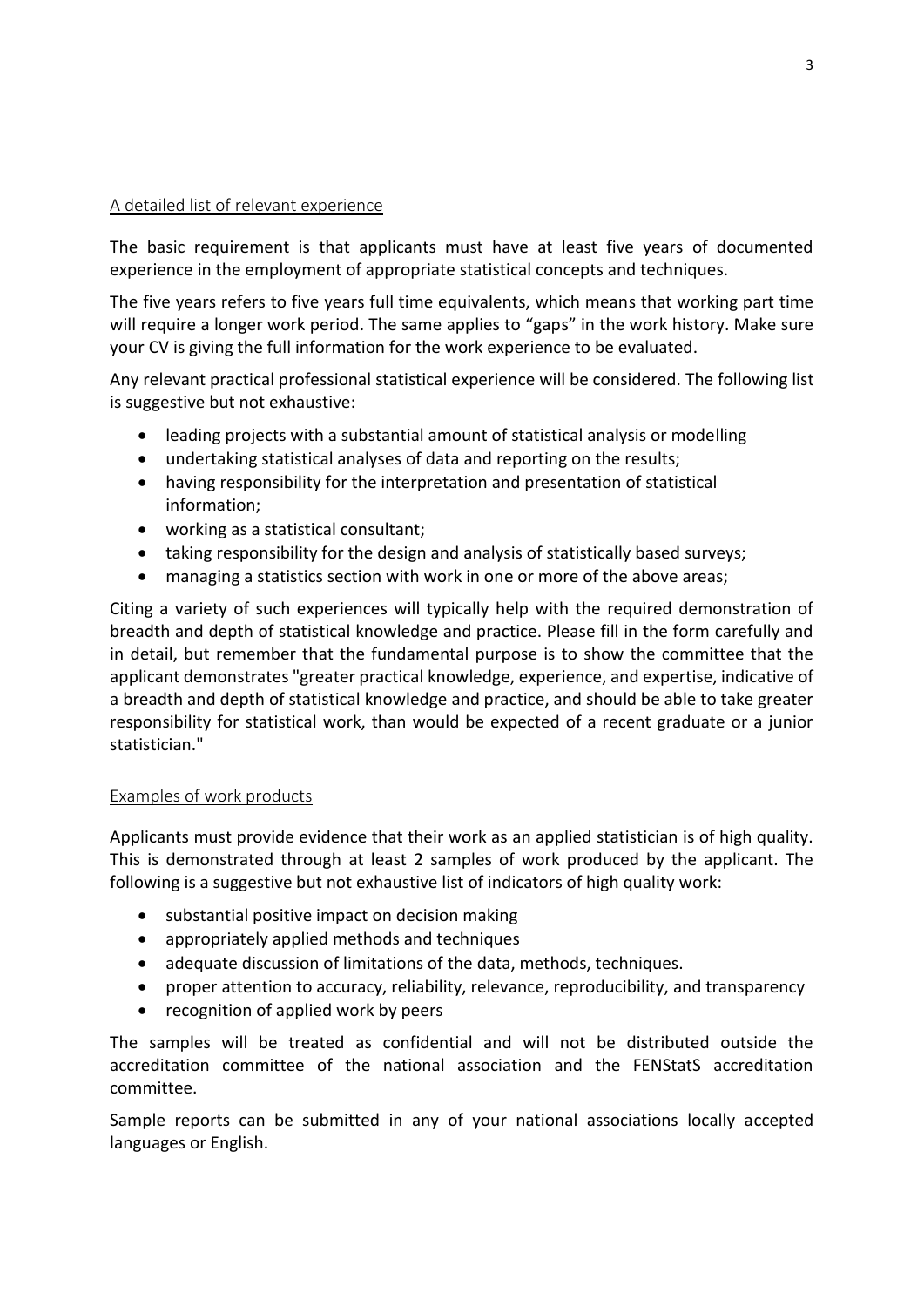## A list of professional development activities

In this portion, the applicant is to demonstrate an on-going commitment to professional development. Thus, the items you enter here should show a pattern, a habit of professional growth and development. List the type of activity, the date of the activity, the number of hours involved in the activity, and the category of the activity, for each professional development activity within the past three years.

Examples of professional development are:

- Work-based learning
	- $\circ$  Experiential learning: Learning by doing the job gaining, and learning from, experience - expanding role.
	- o In-service training includes orientation programs, standard operating procedures and employee development.
	- o Receiving coaching from others.
	- o Review of case studies & literature
	- o Discussions with colleagues idea generation, problem solving, etc.
	- o Presentations to external clients, regulators, policy makers.
- Professional activity
	- $\circ$  Involvement in the management of a professional body officer, organizer, committee member, working group member.
	- o Journal referee, associate editor, or editor.
	- o Supervisor of research.
	- $\circ$  Membership of a technical expert group e.g. special interest group, section or study group.
- Formal/Educational
	- $\circ$  Undertaking a program of learning or research for an academic qualification.
	- o Attending training courses.
	- o Attending conferences or scientific meetings.
	- o Maintaining or developing specialist skills.
	- o Writing articles or papers.
	- o Preparing material for training courses.
- Self-directed learning
	- o Reading books, journals, and articles.
	- o Reviewing and summarising books and articles.
	- $\circ$  Upgrading knowledge through internet searches and the use of electronic information sources.